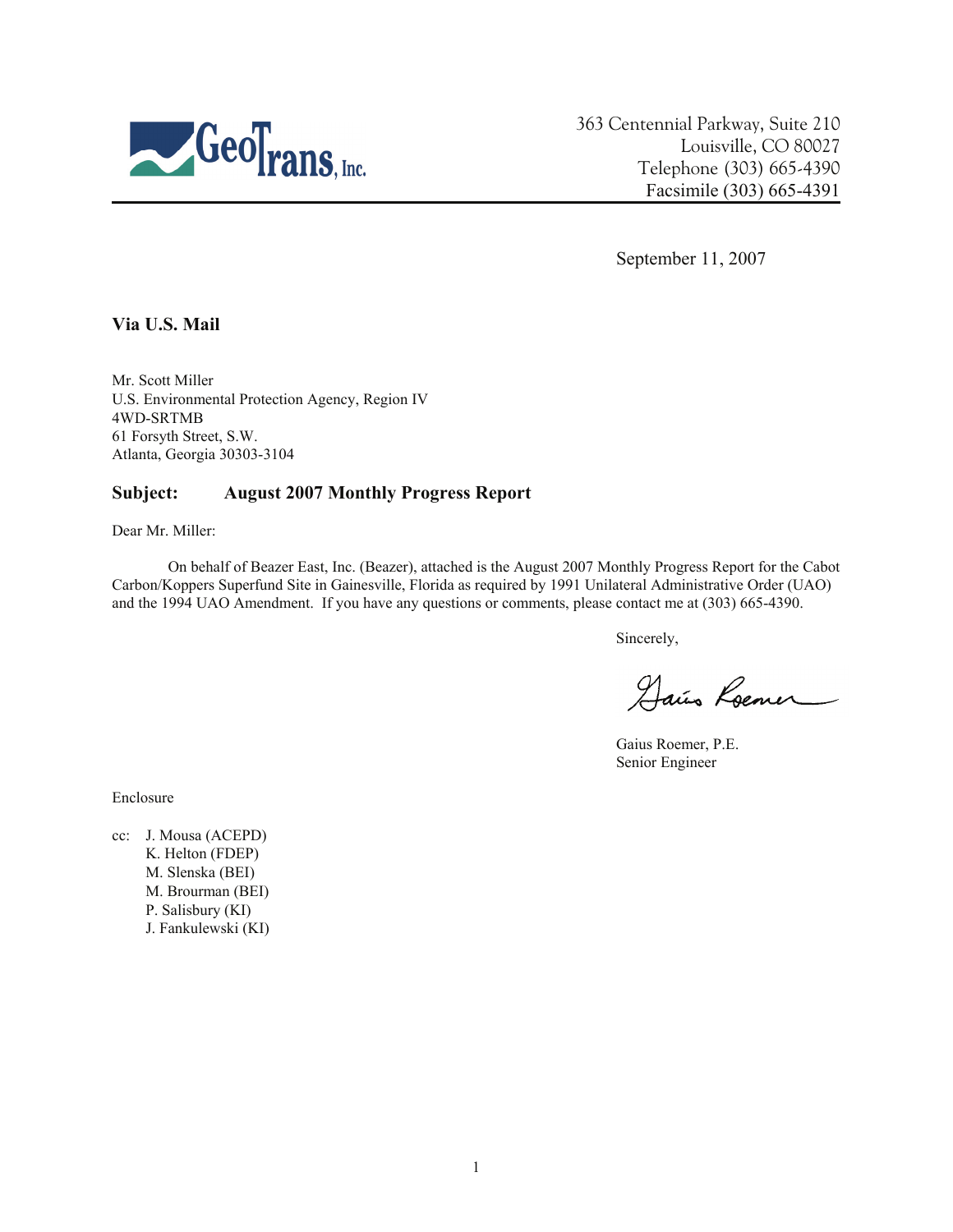# **August 2007 MONTHLY PROGRESS REPORT Cabot Carbon/Koppers Superfund Site GAINESVILLE, FLORIDA**

#### **1. DESCRIPTION OF ACTIONS TAKEN TO COMPLY WITH THE UNILATERAL ADMINISTRATIVE ORDER (MARCH 1991) AND ESTIMATE OF THE PERCENTAGE OF THE RD/RA COMPLETED:**

- Beazer's Operation and Maintenance (O&M) Contractor performed routine treatment plant operation and maintenance services for the ground water remedial system.
- Second Five-Year Review Report recommendations are being performed through 2007.

#### **2. SUMMARY OF RESULTS OF SAMPLING AND TESTS AND ALL OTHER DATA DURING THE MONTH:**

- Instantaneous flow rates and totalizer volumes were measured in each extraction well.
- 9.5 gallons of NAPL were bailed from the Hawthorn Group wells during the past month, and a total of 200.01 gallons have been bailed since the start of the NAPL recovery program in June 19, 2004. The two-week recovery schedule was started October 25, 2005.
- A total of 999,000 gallons of ground water were recovered by the existing extraction system, treated and discharged to the Gainesville Regional Utilities (GRU) during this past month (operating period of 694 hours). The average recovery rate for the month was approximately 24.0 gallons per minute (gpm).

## **3. SUMMARY OF ALL PLANS, REPORTS, DELIVERABLES AND PROCEDURES COMPLETED:**

- Completed monthly maintenance check.
- Inspected piezometers, extraction wells, piping, valves, treatment plant vessels and controls, buildings and grounds.
- Cleaned ferric chloride pump and static mixer.
- Repaired/replaced EW-3, EW-5, EW-6, EW-9, EW-11 pumps.
- Vacuumed stormwater from well houses.
- Completed sampling of recently redeveloped Surficial Aquifer monitoring wells.
- Submitted 2007 First Semiannual Groundwater Monitoring Report.
- Submitted 2007 2nd Quarter Upper Floridan Aquifer Monitoring Report.
- Began Hawthorn well installation.
- Began Hawthorn NAPL recovery pilot test activities.
- Began ISBS pilot test activities.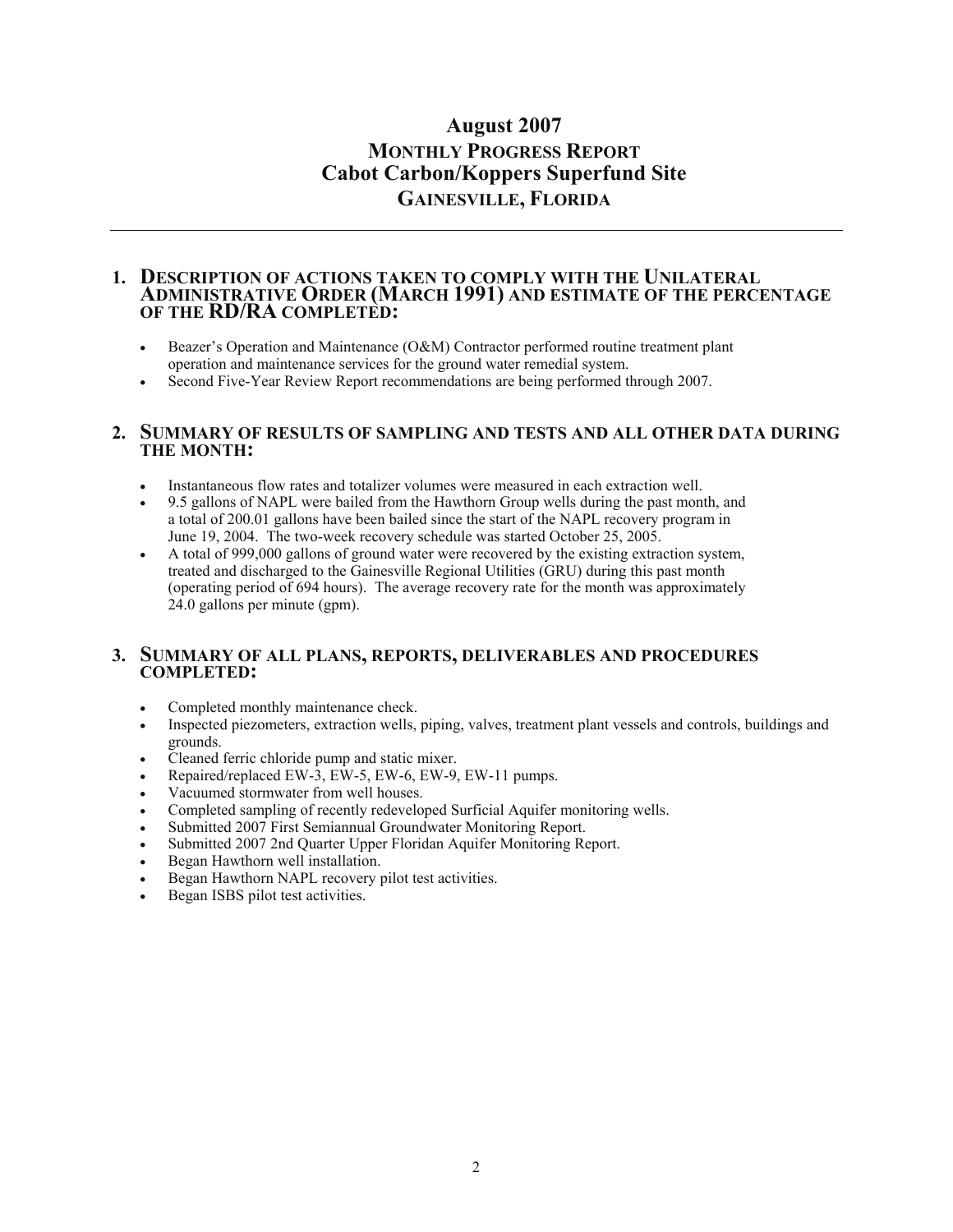## **4. PROJECTED WORK FOR THE NEXT MONTH (SEPTEMBER 2007) WITH SCHEDULE CONSIDERATIONS:**

(Please see the attached draft schedule. Note that this is a working schedule and is likely to change.)

- Measure instantaneous flow rates and totalizer volumes for each extraction well.
- Continue NAPL removal from Hawthorn Group wells on a two-week schedule.
- Continue Hawthorn monitoring well installation.
- Submit Floridan Well Installation Report (FW-24B & 4 LTZ wells).
- Perform 3rd quarter sampling event for UF wells.
- Continue Hawthorn well installation.
- Continue Hawthorn NAPL recovery pilot test activities.
- Continue ISBS pilot test activities.
- Submit Surficial NAPL recovery pilot test workplan.

#### **5. SUMMARY OF PROBLEMS OR POTENTIAL PROBLEMS AND ACTUAL OR ANTICIPATED DELAYS ENCOUNTERED DURING THE MONTH:**

• None this reporting period.

# **6. ACTIONS BEING TAKEN TO RECTIFY PROBLEMS OR DELAYS:**

• None this reporting period.

## **7. SUPPLEMENTAL INFORMATION:**

• Please see the attached draft schedule. Note that this is a working schedule and is likely to change.

# **8. CHANGES IN PERSONNEL DURING THIS MONTH:**

• None this reporting period.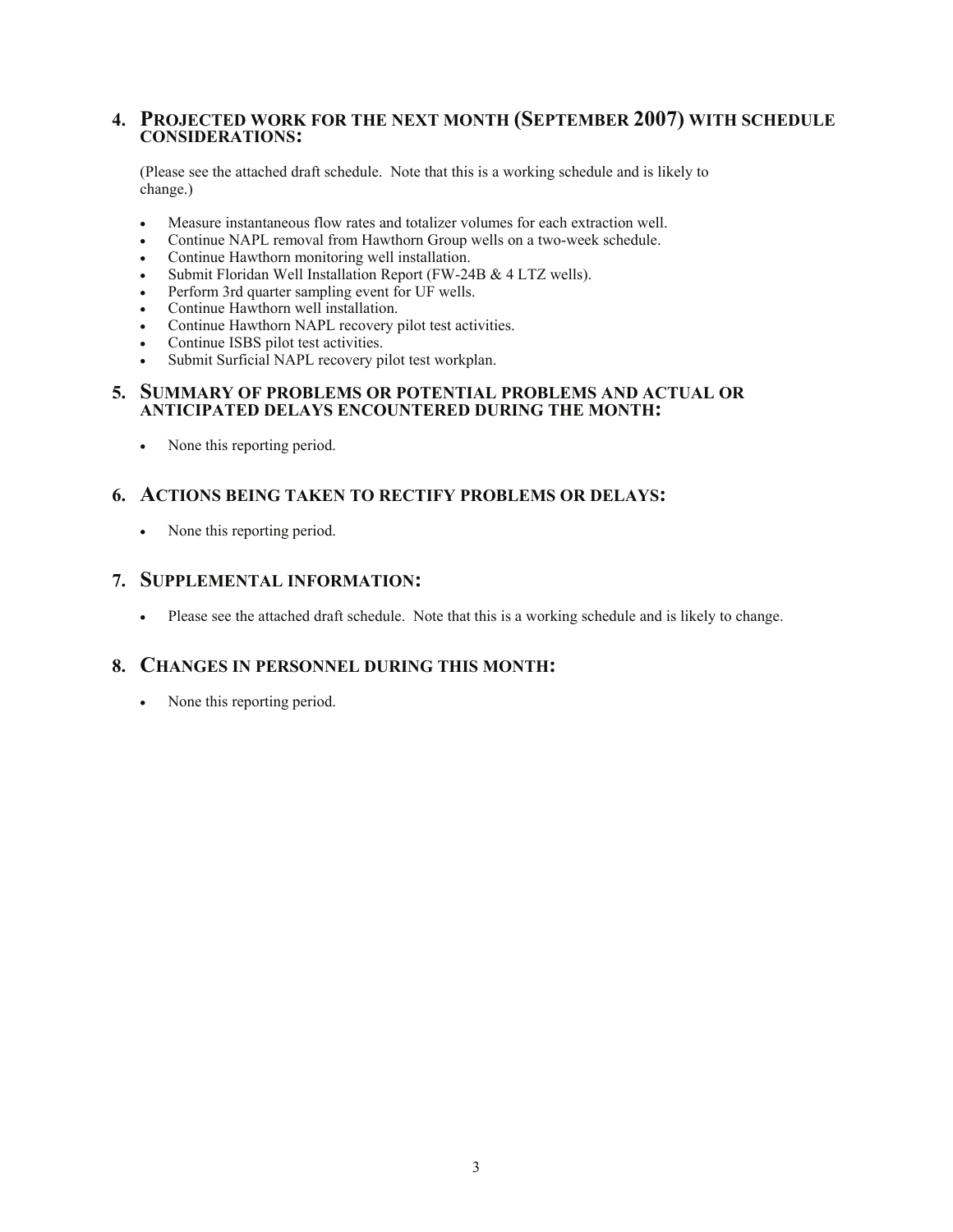|                 |                                                                                 |          |          |                       | Cabot Carbon/Koppers Site: Combined Beazer USEPA Schedule (DRAFT FOR DISCUSSION)                                                                                                                                                        |  |
|-----------------|---------------------------------------------------------------------------------|----------|----------|-----------------------|-----------------------------------------------------------------------------------------------------------------------------------------------------------------------------------------------------------------------------------------|--|
| ID              | Task Name                                                                       | Duration | Start    | Finish                | 2006<br>2008<br>2007<br>Apr   May   Jun   Jul   Aug   Sep   Oct   Nov   Dec   Jan   Feb   Mar   Apr   May   Jun   Jup   Sep   Oct   Nov   Dec   Jan   Feb   Mar   Apr   May   Jun   Jul   Aug   Sep   Oct   Nov   Dec   Jan   Feb   Mar |  |
|                 | Complete 2006 5-Year Review Tasks                                               | 617 days | 5/1/06   | 9/25/08               | 9/25<br>그는 아이를 보이는 것이 아니?<br>and the con-                                                                                                                                                                                               |  |
| $\overline{2}$  | Recmnd. #1 - Evaluate Surficial Aquifer Extraction System                       | 501 days | 8/1/06   | 7/16/08               | 7/16                                                                                                                                                                                                                                    |  |
| 3 <sup>1</sup>  | <b>Beazer Evaluation</b>                                                        | 104 days | 8/1/06   | 12/22/06              |                                                                                                                                                                                                                                         |  |
| 4               | Beazer Evaluation Submittal (12/22/06 letter)                                   | 0 days   | 12/22/06 | 12/22/06              | 12/22                                                                                                                                                                                                                                   |  |
| 5 <sub>5</sub>  | GRU Comments Transmittal (3/27/07 letter)                                       | 0 days   | 3/27/07  | 3/27/07               | 3/27                                                                                                                                                                                                                                    |  |
| 6               | USEPA Comments Transmittal (4/2/07 email)                                       | 0 days   | 4/2/07   | 4/2/07                |                                                                                                                                                                                                                                         |  |
| $7\overline{ }$ | Phone Conference: O'Steen/Erickson, After Surficial Resample                    | 0 days   | 6/1/07   | 6/1/07                |                                                                                                                                                                                                                                         |  |
| 8               | Discuss Surficial Results - Implications on Extraction System                   | 0 days   | 10/15/07 | 10/15/07              | 10/15                                                                                                                                                                                                                                   |  |
| 9               | Beazer Prepare Responses & Work Plan                                            | 35 days  | 10/16/07 | 12/5/07               |                                                                                                                                                                                                                                         |  |
| 10              | Beazer Submit Responses & Work Plan                                             | 0 days   | 12/5/07  | 12/5/07               |                                                                                                                                                                                                                                         |  |
| 11              | Resolution and Approval                                                         | 25 days  | 12/6/07  | 1/14/08               |                                                                                                                                                                                                                                         |  |
| 12              | USEPA Approval of Work Plan                                                     | 0 days   | 1/14/08  | 1/14/08               |                                                                                                                                                                                                                                         |  |
| 13              | Beazer Implement Work Plan for System Modifications                             | 130 days | 1/15/08  | 7/16/08               |                                                                                                                                                                                                                                         |  |
| 14              |                                                                                 |          |          |                       |                                                                                                                                                                                                                                         |  |
| 15              | Recmnd. #2 - Sediment and Surface Water Sampling                                | 234 days | 5/5/06   | 3/30/07               |                                                                                                                                                                                                                                         |  |
| 16              | ACEPD Off-Site Sediment Data 1994-2000 Transmittal                              | 0 days   | 5/5/06   | 5/5/06                | $\bullet$ 5/5                                                                                                                                                                                                                           |  |
| 17              | ACEPD Off-Site Water/Sediment Data Sep 2006 Transmittal                         | 0 days   | 12/13/06 | 12/13/06              | $\blacktriangleright$ 12/13                                                                                                                                                                                                             |  |
| 18              | Beazer Soil & Sediment Data Summary Report Submittal (3/30/07)                  | 0 days   | 3/30/07  | 3/30/07               |                                                                                                                                                                                                                                         |  |
| 19              | <b>RECOMMENDATION RESPONSE COMPLETED</b>                                        | 0 days   | 3/30/07  | 3/30/07               |                                                                                                                                                                                                                                         |  |
| 20              |                                                                                 |          |          |                       |                                                                                                                                                                                                                                         |  |
| 21              | Recmnd. #3 - Hawthorn Investigation                                             | 258 days | 11/17/06 | 11/19/07              |                                                                                                                                                                                                                                         |  |
| 22              | Beazer Updated Site Stratigraphy Submittal (11/17/06 letter)                    | 0 days   | 11/17/06 | 11/17/06              | $\blacktriangleright$ 11/17                                                                                                                                                                                                             |  |
| 23              | EPA Additional Monitoring Request (3/1/07 letter)                               | 0 days   | 3/1/07   | 3/1/07                |                                                                                                                                                                                                                                         |  |
| 24              | Beazer Prepare Hawthorn Investigation Plan                                      | 23 days  | 3/1/07   | 4/2/07                |                                                                                                                                                                                                                                         |  |
| 25              | Beazer Hawthorn Investigation Plan Submittal (3/31/07 Workplan)                 | 0 days   | 4/2/07   | 4/2/07                |                                                                                                                                                                                                                                         |  |
| 26              | <b>USEPA/Stakeholder Review</b>                                                 | 31 days  | 4/3/07   | 5/15/07               |                                                                                                                                                                                                                                         |  |
| 27              | ACEPD Comments on Hawthorn Investigation WP (5/9/07 letter)                     | 0 days   | 5/9/07   | 5/9/07                |                                                                                                                                                                                                                                         |  |
| 28              | USEPA Comments on Hawthorn Investigation (5/15/07 email)                        | 0 days   | 5/15/07  | 5/15/07               |                                                                                                                                                                                                                                         |  |
| 29              | <b>Resolution of Issues</b>                                                     | 19 days  | 5/16/07  | 6/12/07               |                                                                                                                                                                                                                                         |  |
| 30              | Beazer Submit Revised Workplan (6/12/07)                                        | 0 days   | 6/12/07  | 6/12/07               |                                                                                                                                                                                                                                         |  |
| 31              | USEPA Comment Letter (6/29/07)                                                  | 0 days   | 6/29/07  | 6/29/07               |                                                                                                                                                                                                                                         |  |
| 32              | Beazer Submit Revised #2 Workplan (7/20/07)                                     | 0 days   | 7/20/07  | 7/20/07               |                                                                                                                                                                                                                                         |  |
| 33              | <b>USEPA Approval of Work Plan</b>                                              | 0 days   | 8/7/07   | 8/7/07                | $7^{7/20}$                                                                                                                                                                                                                              |  |
| 34              | Beazer Carry Out Work Plan                                                      | 94 days  | 7/10/07  | 11/19/07              |                                                                                                                                                                                                                                         |  |
| 35              | Subcontracting                                                                  | 4 wks    | 7/10/07  | 8/7/07                |                                                                                                                                                                                                                                         |  |
| 36              | Mobilization                                                                    | 1 wk     | 8/13/07  | 8/17/07               |                                                                                                                                                                                                                                         |  |
| 37              | <b>Well Installation &amp; development</b>                                      | 9 wks    | 8/20/07  | 10/22/07              |                                                                                                                                                                                                                                         |  |
| 38              | <b>Report Preparation &amp; Review</b>                                          | 4 wks    | 10/23/07 | 11/19/07              |                                                                                                                                                                                                                                         |  |
| 39              | Beazer Submit Hawthorn Investigation Report                                     | 0 days   | 11/19/07 | 11/19/07              | 11/19                                                                                                                                                                                                                                   |  |
| 40              |                                                                                 |          |          |                       |                                                                                                                                                                                                                                         |  |
| 41              | Recmnd. #4 - Floridan Monitoring                                                | 362 days | 7/10/06  | 12/5/07               | 12/5                                                                                                                                                                                                                                    |  |
| 42              | Beazer Prepare Floridan Drilling Report                                         | 13 days  | 7/10/06  | 7/26/06               | 7/26                                                                                                                                                                                                                                    |  |
| 43              | Beazer Submit Floridan Drilling Report (7/26/06)                                | 0 days   | 7/26/06  | 7/26/06               | 7/26                                                                                                                                                                                                                                    |  |
| 44              | Beazer Prepare Additional Drilling/Testing Workplan                             | 25 days  | 7/17/06  | 8/18/06               | $-8/18$                                                                                                                                                                                                                                 |  |
| 45              | Beazer Submit Floridan Drilling Workplan (8/18/07)                              | 0 days   | 8/18/06  | 8/18/06               |                                                                                                                                                                                                                                         |  |
| 46              | <b>USEPA Review of Drilling Work Plan</b>                                       | 48 days  | 8/21/06  | 10/25/06              | $-10/25$                                                                                                                                                                                                                                |  |
| 47              | USEPA Alternative Floridan Drilling/Testing Plan (10/25/06 letter)              | 0 days   | 10/25/06 | 10/25/06              | $\big) 10/25$                                                                                                                                                                                                                           |  |
| Date: 9/11/07   | Task<br><b>Current/In-Progress Item</b><br><b>Completed Major Task</b><br>Split |          |          | Progress<br>Milestone | $\bigcup$<br><b>External Tasks</b><br>Deadline<br>Summary<br>External Milestone<br><b>Project Summary</b>                                                                                                                               |  |

| 2008<br><u>In Jul Aug Sep Oct Nov Dec</u><br>9/25<br>Jan   Feb   Mar   Apr   May   Jun | Jan   Feb   Mar |
|----------------------------------------------------------------------------------------|-----------------|
|                                                                                        |                 |
| $7/16$                                                                                 |                 |
|                                                                                        |                 |
|                                                                                        |                 |
|                                                                                        |                 |
|                                                                                        |                 |
|                                                                                        |                 |
|                                                                                        |                 |
|                                                                                        |                 |
|                                                                                        |                 |
| /5                                                                                     |                 |
|                                                                                        |                 |
| $J^{1/14}$                                                                             |                 |
|                                                                                        |                 |
|                                                                                        |                 |
|                                                                                        |                 |
|                                                                                        |                 |
|                                                                                        |                 |
|                                                                                        |                 |
|                                                                                        |                 |
|                                                                                        |                 |
|                                                                                        |                 |
|                                                                                        |                 |
|                                                                                        |                 |
|                                                                                        |                 |
|                                                                                        |                 |
|                                                                                        |                 |
|                                                                                        |                 |
|                                                                                        |                 |
|                                                                                        |                 |
|                                                                                        |                 |
|                                                                                        |                 |
|                                                                                        |                 |
|                                                                                        |                 |
|                                                                                        |                 |
|                                                                                        |                 |
|                                                                                        |                 |
|                                                                                        |                 |
|                                                                                        |                 |
|                                                                                        |                 |
|                                                                                        |                 |
|                                                                                        |                 |
|                                                                                        |                 |
|                                                                                        |                 |
| /5                                                                                     |                 |
|                                                                                        |                 |
|                                                                                        |                 |
|                                                                                        |                 |
|                                                                                        |                 |
|                                                                                        |                 |
|                                                                                        |                 |
|                                                                                        |                 |
| $\overline{\bigtriangledown}$<br>Deadline                                              |                 |
|                                                                                        |                 |
|                                                                                        |                 |
|                                                                                        | Page 1          |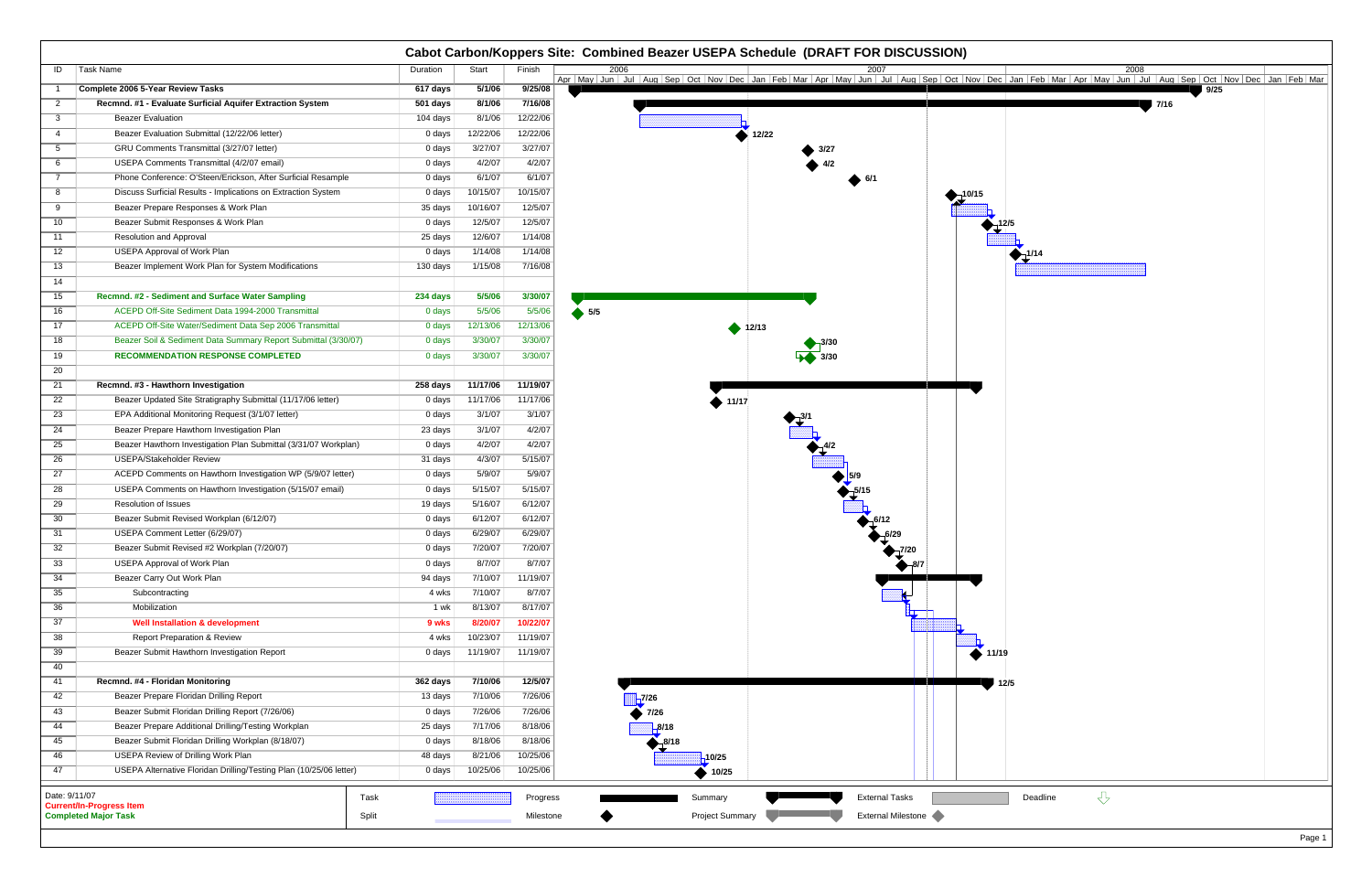| Task Name<br>ID<br>Duration<br>Start<br>Finish<br>2008<br>2006<br>2007<br>Apr   May   Jun   Jul   Aug   Sep   Oct   Nov   Dec   Jan   Feb   Mar   Apr   May   Jun   Jul   Aug   Sep   Oct   Nov   Dec   Jan   Feb   Mar   Apr   May   Jun   Jul   Aug   Sep   Oct   Nov   Dec   Jan   Feb   Mar<br>Beazer Response to EPA Alternative Plan (12/18/06 letter)<br>12/18/06<br>12/18/06<br>48<br>0 days<br>12/18<br>3/1/07<br>Beazer Agrees to Perform Hydraulic Testing (3/1/07 letter)<br>3/1/07<br>49<br>0 days<br>$\bullet$ 3/1<br>9/24/07<br>50<br>Beazer Conduct Modified Aug 18 2006 Workplan<br>12/11/06<br>202 days<br>7/13/07<br>Drilling, Installation, Testing<br>152 days<br>12/11/06<br>51<br>7/16/07<br>7/20/07<br>52<br>Sampling<br>5 days<br>8/17/07<br>53<br>7/23/07<br>Analysis<br>20 days<br>54<br>8/20/07<br>9/24/07<br><b>Report Prep &amp; Review</b><br>25 days<br>55<br>Beazer Submit Floridan Drilling & Analysis Reports<br>9/24/07<br>0 days<br>9/24/07<br><b>USEPA/Stakeholder Review</b><br>9/25/07<br>10/29/07<br>56<br>25 days<br>10/29<br>Resolution of Remaining Issues<br>10/30/07<br>12/5/07<br>57<br>25 days<br>12/5<br>58<br>59<br>5/1/06<br>9/25/08<br>Recmnd. #5 - Pilot Studies and Interim Measures<br>617 days<br>9/25<br>60<br>Hawthorn DNAPL Rec. Pilot/IM<br>11/17/06<br>1/28/08<br>303 days<br>1/28<br>USEPA Approval to Proceed with 12/23/04 Workplan (11/17/06 letter)<br>11/17/06<br>11/17/06<br>61<br>0 days<br>11/17<br>62<br>Resolution of Permitting & Comments<br>4/17/07<br>107 days<br>11/17/06<br>4/25/07<br>63<br>FDEP UIC Permit Exemption<br>0 days<br>4/25/07<br>4/25/07<br>5/22/07<br>64<br>Beazer Prepare Revised Workplan<br>20 days<br>65<br>Beazer Submit Revised Workplan<br>5/22/07<br>5/22/07<br>0 days<br>$\neg 5/22$<br><b>Beazer Conduct Workplan</b><br>5/23/07<br>1/28/08<br>66<br>171 days<br>7/19/07<br>67<br>Design & Procure<br>40 days<br>5/23/07<br>68<br>8/17/07<br>Mobilize<br>8/13/07<br>5 days<br>69<br><b>Field Install</b><br>10/1/07<br>8/20/07<br>30 days<br>70<br>10/2/07<br>12/5/07<br><b>Operational Period</b><br>45 days<br>$-12/5$<br>71<br>Prepare Report<br>35 days<br>12/6/07<br>1/28/08<br>1/28<br><b>Beazer Submit Report</b><br>1/28/08<br>$\rightarrow$ 1/28<br>72<br>0 days<br>1/28/08<br>73<br><b>ISBS Pilot/IM</b><br>5/1/06<br>4/30/08<br>514 days<br>4/30<br>74<br>USEPA/Stakeholder Review of 4/22/05 Work Plan<br>5/1/06<br>3/29/07<br>238 days<br>$-3/29$<br>3/29/07<br>75<br>USEPA Transmittal of USACE Analysis (at 3/29/07 meeting)<br>3/29/07<br>0 days<br><b>Resolution of Path Forward</b><br>3/30/07<br>5/29/07<br>76<br>42 days<br>77<br>EPA Approval of ISBS Workplan (Miller email, 5/26/07)<br>5/29/07<br>5/29/07<br>0 days<br>78<br>8/7/07<br>UIC Information Submittal to FDEP<br>8/7/07<br>0 days<br><b>▲ 8/7</b><br>79<br><b>FDEP UIC Permit Exeption Granted</b><br>0 days<br>9/20/07<br>9/20/07<br>$\bigoplus$ $\frac{9}{2}$<br>80<br>7/2/07<br>4/30/08<br>Conduct Workplan<br>211 days<br>Final Design & Procurement<br>7/2/07<br>8/1/07<br>81<br>1 mon<br>82<br><b>Baseline Sampling &amp; Construction</b><br>9/20/07<br>10/31/07<br>6 wks<br>83<br><b>ISBS</b> Implementation<br>2 wks<br>11/1/07<br>11/14/07<br>2/6/08<br>84<br>First Sampling Event & Analysis<br>12/10/07<br>8 wks<br>85<br>4/2/08<br>Second Sampling Event & Analysis<br>8 wks<br>2/7/08<br>Report Prep & Review<br>4/3/08<br>4/30/08<br>86<br>4 wks<br>Beazer Submit ISBS Pilot Study Report<br>4/30/08<br>87<br>0 days<br>4/30/08<br>4/30<br>88<br>3/1/07<br>9/25/08<br><b>Surficial DNAPL Recovery Pilot/IM</b><br>400 days<br>89<br>10/1/07<br><b>Beazer Prepare Work Plan</b><br>150 days<br>3/1/07<br>90<br>10/1/07<br>10/1/07<br>Beazer Submit Work Plan<br>0 days<br>USEPA/FDEP/Stakeholder Review<br>10/2/07<br>11/5/07<br>91<br>25 days<br>12/12/07<br>92<br><b>Resolution of Issues</b><br>11/6/07<br>25 days<br>93<br><b>USEPA Approval</b><br>12/12/07<br>0 days<br>12/12/07<br>-12/12<br><b>UIC Permit Exemption</b><br>94<br>12/12/07<br>12/12/07<br>0 days<br>$-12/12$<br>⇩<br>Date: 9/11/07<br><b>External Tasks</b><br>Deadline<br>Task<br>Summary<br>Progress<br><b>Current/In-Progress Item</b><br><b>Completed Major Task</b><br>External Milestone<br>Split<br><b>Project Summary</b><br>Milestone |  |  | Cabot Carbon/Koppers Site: Combined Beazer USEPA Schedule (DRAFT FOR DISCUSSION) |
|-------------------------------------------------------------------------------------------------------------------------------------------------------------------------------------------------------------------------------------------------------------------------------------------------------------------------------------------------------------------------------------------------------------------------------------------------------------------------------------------------------------------------------------------------------------------------------------------------------------------------------------------------------------------------------------------------------------------------------------------------------------------------------------------------------------------------------------------------------------------------------------------------------------------------------------------------------------------------------------------------------------------------------------------------------------------------------------------------------------------------------------------------------------------------------------------------------------------------------------------------------------------------------------------------------------------------------------------------------------------------------------------------------------------------------------------------------------------------------------------------------------------------------------------------------------------------------------------------------------------------------------------------------------------------------------------------------------------------------------------------------------------------------------------------------------------------------------------------------------------------------------------------------------------------------------------------------------------------------------------------------------------------------------------------------------------------------------------------------------------------------------------------------------------------------------------------------------------------------------------------------------------------------------------------------------------------------------------------------------------------------------------------------------------------------------------------------------------------------------------------------------------------------------------------------------------------------------------------------------------------------------------------------------------------------------------------------------------------------------------------------------------------------------------------------------------------------------------------------------------------------------------------------------------------------------------------------------------------------------------------------------------------------------------------------------------------------------------------------------------------------------------------------------------------------------------------------------------------------------------------------------------------------------------------------------------------------------------------------------------------------------------------------------------------------------------------------------------------------------------------------------------------------------------------------------------------------------------------------------------------------------------------------------------------------------------------------------------------------------------------------------------------------------------------------------------------------------------------------------------------------------------------------------------------------------------------------------------------------------------------------------------------------------------------------------------------------------------------------------------------------------------------------------------------------------------------------------------------------------------------------------------------------------------------------------------------------|--|--|----------------------------------------------------------------------------------|
|                                                                                                                                                                                                                                                                                                                                                                                                                                                                                                                                                                                                                                                                                                                                                                                                                                                                                                                                                                                                                                                                                                                                                                                                                                                                                                                                                                                                                                                                                                                                                                                                                                                                                                                                                                                                                                                                                                                                                                                                                                                                                                                                                                                                                                                                                                                                                                                                                                                                                                                                                                                                                                                                                                                                                                                                                                                                                                                                                                                                                                                                                                                                                                                                                                                                                                                                                                                                                                                                                                                                                                                                                                                                                                                                                                                                                                                                                                                                                                                                                                                                                                                                                                                                                                                                                                                               |  |  |                                                                                  |
|                                                                                                                                                                                                                                                                                                                                                                                                                                                                                                                                                                                                                                                                                                                                                                                                                                                                                                                                                                                                                                                                                                                                                                                                                                                                                                                                                                                                                                                                                                                                                                                                                                                                                                                                                                                                                                                                                                                                                                                                                                                                                                                                                                                                                                                                                                                                                                                                                                                                                                                                                                                                                                                                                                                                                                                                                                                                                                                                                                                                                                                                                                                                                                                                                                                                                                                                                                                                                                                                                                                                                                                                                                                                                                                                                                                                                                                                                                                                                                                                                                                                                                                                                                                                                                                                                                                               |  |  |                                                                                  |
|                                                                                                                                                                                                                                                                                                                                                                                                                                                                                                                                                                                                                                                                                                                                                                                                                                                                                                                                                                                                                                                                                                                                                                                                                                                                                                                                                                                                                                                                                                                                                                                                                                                                                                                                                                                                                                                                                                                                                                                                                                                                                                                                                                                                                                                                                                                                                                                                                                                                                                                                                                                                                                                                                                                                                                                                                                                                                                                                                                                                                                                                                                                                                                                                                                                                                                                                                                                                                                                                                                                                                                                                                                                                                                                                                                                                                                                                                                                                                                                                                                                                                                                                                                                                                                                                                                                               |  |  |                                                                                  |
|                                                                                                                                                                                                                                                                                                                                                                                                                                                                                                                                                                                                                                                                                                                                                                                                                                                                                                                                                                                                                                                                                                                                                                                                                                                                                                                                                                                                                                                                                                                                                                                                                                                                                                                                                                                                                                                                                                                                                                                                                                                                                                                                                                                                                                                                                                                                                                                                                                                                                                                                                                                                                                                                                                                                                                                                                                                                                                                                                                                                                                                                                                                                                                                                                                                                                                                                                                                                                                                                                                                                                                                                                                                                                                                                                                                                                                                                                                                                                                                                                                                                                                                                                                                                                                                                                                                               |  |  |                                                                                  |
|                                                                                                                                                                                                                                                                                                                                                                                                                                                                                                                                                                                                                                                                                                                                                                                                                                                                                                                                                                                                                                                                                                                                                                                                                                                                                                                                                                                                                                                                                                                                                                                                                                                                                                                                                                                                                                                                                                                                                                                                                                                                                                                                                                                                                                                                                                                                                                                                                                                                                                                                                                                                                                                                                                                                                                                                                                                                                                                                                                                                                                                                                                                                                                                                                                                                                                                                                                                                                                                                                                                                                                                                                                                                                                                                                                                                                                                                                                                                                                                                                                                                                                                                                                                                                                                                                                                               |  |  |                                                                                  |
|                                                                                                                                                                                                                                                                                                                                                                                                                                                                                                                                                                                                                                                                                                                                                                                                                                                                                                                                                                                                                                                                                                                                                                                                                                                                                                                                                                                                                                                                                                                                                                                                                                                                                                                                                                                                                                                                                                                                                                                                                                                                                                                                                                                                                                                                                                                                                                                                                                                                                                                                                                                                                                                                                                                                                                                                                                                                                                                                                                                                                                                                                                                                                                                                                                                                                                                                                                                                                                                                                                                                                                                                                                                                                                                                                                                                                                                                                                                                                                                                                                                                                                                                                                                                                                                                                                                               |  |  |                                                                                  |
|                                                                                                                                                                                                                                                                                                                                                                                                                                                                                                                                                                                                                                                                                                                                                                                                                                                                                                                                                                                                                                                                                                                                                                                                                                                                                                                                                                                                                                                                                                                                                                                                                                                                                                                                                                                                                                                                                                                                                                                                                                                                                                                                                                                                                                                                                                                                                                                                                                                                                                                                                                                                                                                                                                                                                                                                                                                                                                                                                                                                                                                                                                                                                                                                                                                                                                                                                                                                                                                                                                                                                                                                                                                                                                                                                                                                                                                                                                                                                                                                                                                                                                                                                                                                                                                                                                                               |  |  |                                                                                  |
|                                                                                                                                                                                                                                                                                                                                                                                                                                                                                                                                                                                                                                                                                                                                                                                                                                                                                                                                                                                                                                                                                                                                                                                                                                                                                                                                                                                                                                                                                                                                                                                                                                                                                                                                                                                                                                                                                                                                                                                                                                                                                                                                                                                                                                                                                                                                                                                                                                                                                                                                                                                                                                                                                                                                                                                                                                                                                                                                                                                                                                                                                                                                                                                                                                                                                                                                                                                                                                                                                                                                                                                                                                                                                                                                                                                                                                                                                                                                                                                                                                                                                                                                                                                                                                                                                                                               |  |  |                                                                                  |
|                                                                                                                                                                                                                                                                                                                                                                                                                                                                                                                                                                                                                                                                                                                                                                                                                                                                                                                                                                                                                                                                                                                                                                                                                                                                                                                                                                                                                                                                                                                                                                                                                                                                                                                                                                                                                                                                                                                                                                                                                                                                                                                                                                                                                                                                                                                                                                                                                                                                                                                                                                                                                                                                                                                                                                                                                                                                                                                                                                                                                                                                                                                                                                                                                                                                                                                                                                                                                                                                                                                                                                                                                                                                                                                                                                                                                                                                                                                                                                                                                                                                                                                                                                                                                                                                                                                               |  |  |                                                                                  |
|                                                                                                                                                                                                                                                                                                                                                                                                                                                                                                                                                                                                                                                                                                                                                                                                                                                                                                                                                                                                                                                                                                                                                                                                                                                                                                                                                                                                                                                                                                                                                                                                                                                                                                                                                                                                                                                                                                                                                                                                                                                                                                                                                                                                                                                                                                                                                                                                                                                                                                                                                                                                                                                                                                                                                                                                                                                                                                                                                                                                                                                                                                                                                                                                                                                                                                                                                                                                                                                                                                                                                                                                                                                                                                                                                                                                                                                                                                                                                                                                                                                                                                                                                                                                                                                                                                                               |  |  |                                                                                  |
|                                                                                                                                                                                                                                                                                                                                                                                                                                                                                                                                                                                                                                                                                                                                                                                                                                                                                                                                                                                                                                                                                                                                                                                                                                                                                                                                                                                                                                                                                                                                                                                                                                                                                                                                                                                                                                                                                                                                                                                                                                                                                                                                                                                                                                                                                                                                                                                                                                                                                                                                                                                                                                                                                                                                                                                                                                                                                                                                                                                                                                                                                                                                                                                                                                                                                                                                                                                                                                                                                                                                                                                                                                                                                                                                                                                                                                                                                                                                                                                                                                                                                                                                                                                                                                                                                                                               |  |  |                                                                                  |
|                                                                                                                                                                                                                                                                                                                                                                                                                                                                                                                                                                                                                                                                                                                                                                                                                                                                                                                                                                                                                                                                                                                                                                                                                                                                                                                                                                                                                                                                                                                                                                                                                                                                                                                                                                                                                                                                                                                                                                                                                                                                                                                                                                                                                                                                                                                                                                                                                                                                                                                                                                                                                                                                                                                                                                                                                                                                                                                                                                                                                                                                                                                                                                                                                                                                                                                                                                                                                                                                                                                                                                                                                                                                                                                                                                                                                                                                                                                                                                                                                                                                                                                                                                                                                                                                                                                               |  |  |                                                                                  |
|                                                                                                                                                                                                                                                                                                                                                                                                                                                                                                                                                                                                                                                                                                                                                                                                                                                                                                                                                                                                                                                                                                                                                                                                                                                                                                                                                                                                                                                                                                                                                                                                                                                                                                                                                                                                                                                                                                                                                                                                                                                                                                                                                                                                                                                                                                                                                                                                                                                                                                                                                                                                                                                                                                                                                                                                                                                                                                                                                                                                                                                                                                                                                                                                                                                                                                                                                                                                                                                                                                                                                                                                                                                                                                                                                                                                                                                                                                                                                                                                                                                                                                                                                                                                                                                                                                                               |  |  |                                                                                  |
|                                                                                                                                                                                                                                                                                                                                                                                                                                                                                                                                                                                                                                                                                                                                                                                                                                                                                                                                                                                                                                                                                                                                                                                                                                                                                                                                                                                                                                                                                                                                                                                                                                                                                                                                                                                                                                                                                                                                                                                                                                                                                                                                                                                                                                                                                                                                                                                                                                                                                                                                                                                                                                                                                                                                                                                                                                                                                                                                                                                                                                                                                                                                                                                                                                                                                                                                                                                                                                                                                                                                                                                                                                                                                                                                                                                                                                                                                                                                                                                                                                                                                                                                                                                                                                                                                                                               |  |  |                                                                                  |
|                                                                                                                                                                                                                                                                                                                                                                                                                                                                                                                                                                                                                                                                                                                                                                                                                                                                                                                                                                                                                                                                                                                                                                                                                                                                                                                                                                                                                                                                                                                                                                                                                                                                                                                                                                                                                                                                                                                                                                                                                                                                                                                                                                                                                                                                                                                                                                                                                                                                                                                                                                                                                                                                                                                                                                                                                                                                                                                                                                                                                                                                                                                                                                                                                                                                                                                                                                                                                                                                                                                                                                                                                                                                                                                                                                                                                                                                                                                                                                                                                                                                                                                                                                                                                                                                                                                               |  |  |                                                                                  |
|                                                                                                                                                                                                                                                                                                                                                                                                                                                                                                                                                                                                                                                                                                                                                                                                                                                                                                                                                                                                                                                                                                                                                                                                                                                                                                                                                                                                                                                                                                                                                                                                                                                                                                                                                                                                                                                                                                                                                                                                                                                                                                                                                                                                                                                                                                                                                                                                                                                                                                                                                                                                                                                                                                                                                                                                                                                                                                                                                                                                                                                                                                                                                                                                                                                                                                                                                                                                                                                                                                                                                                                                                                                                                                                                                                                                                                                                                                                                                                                                                                                                                                                                                                                                                                                                                                                               |  |  |                                                                                  |
|                                                                                                                                                                                                                                                                                                                                                                                                                                                                                                                                                                                                                                                                                                                                                                                                                                                                                                                                                                                                                                                                                                                                                                                                                                                                                                                                                                                                                                                                                                                                                                                                                                                                                                                                                                                                                                                                                                                                                                                                                                                                                                                                                                                                                                                                                                                                                                                                                                                                                                                                                                                                                                                                                                                                                                                                                                                                                                                                                                                                                                                                                                                                                                                                                                                                                                                                                                                                                                                                                                                                                                                                                                                                                                                                                                                                                                                                                                                                                                                                                                                                                                                                                                                                                                                                                                                               |  |  |                                                                                  |
|                                                                                                                                                                                                                                                                                                                                                                                                                                                                                                                                                                                                                                                                                                                                                                                                                                                                                                                                                                                                                                                                                                                                                                                                                                                                                                                                                                                                                                                                                                                                                                                                                                                                                                                                                                                                                                                                                                                                                                                                                                                                                                                                                                                                                                                                                                                                                                                                                                                                                                                                                                                                                                                                                                                                                                                                                                                                                                                                                                                                                                                                                                                                                                                                                                                                                                                                                                                                                                                                                                                                                                                                                                                                                                                                                                                                                                                                                                                                                                                                                                                                                                                                                                                                                                                                                                                               |  |  |                                                                                  |
|                                                                                                                                                                                                                                                                                                                                                                                                                                                                                                                                                                                                                                                                                                                                                                                                                                                                                                                                                                                                                                                                                                                                                                                                                                                                                                                                                                                                                                                                                                                                                                                                                                                                                                                                                                                                                                                                                                                                                                                                                                                                                                                                                                                                                                                                                                                                                                                                                                                                                                                                                                                                                                                                                                                                                                                                                                                                                                                                                                                                                                                                                                                                                                                                                                                                                                                                                                                                                                                                                                                                                                                                                                                                                                                                                                                                                                                                                                                                                                                                                                                                                                                                                                                                                                                                                                                               |  |  |                                                                                  |
|                                                                                                                                                                                                                                                                                                                                                                                                                                                                                                                                                                                                                                                                                                                                                                                                                                                                                                                                                                                                                                                                                                                                                                                                                                                                                                                                                                                                                                                                                                                                                                                                                                                                                                                                                                                                                                                                                                                                                                                                                                                                                                                                                                                                                                                                                                                                                                                                                                                                                                                                                                                                                                                                                                                                                                                                                                                                                                                                                                                                                                                                                                                                                                                                                                                                                                                                                                                                                                                                                                                                                                                                                                                                                                                                                                                                                                                                                                                                                                                                                                                                                                                                                                                                                                                                                                                               |  |  |                                                                                  |
|                                                                                                                                                                                                                                                                                                                                                                                                                                                                                                                                                                                                                                                                                                                                                                                                                                                                                                                                                                                                                                                                                                                                                                                                                                                                                                                                                                                                                                                                                                                                                                                                                                                                                                                                                                                                                                                                                                                                                                                                                                                                                                                                                                                                                                                                                                                                                                                                                                                                                                                                                                                                                                                                                                                                                                                                                                                                                                                                                                                                                                                                                                                                                                                                                                                                                                                                                                                                                                                                                                                                                                                                                                                                                                                                                                                                                                                                                                                                                                                                                                                                                                                                                                                                                                                                                                                               |  |  |                                                                                  |
|                                                                                                                                                                                                                                                                                                                                                                                                                                                                                                                                                                                                                                                                                                                                                                                                                                                                                                                                                                                                                                                                                                                                                                                                                                                                                                                                                                                                                                                                                                                                                                                                                                                                                                                                                                                                                                                                                                                                                                                                                                                                                                                                                                                                                                                                                                                                                                                                                                                                                                                                                                                                                                                                                                                                                                                                                                                                                                                                                                                                                                                                                                                                                                                                                                                                                                                                                                                                                                                                                                                                                                                                                                                                                                                                                                                                                                                                                                                                                                                                                                                                                                                                                                                                                                                                                                                               |  |  |                                                                                  |
|                                                                                                                                                                                                                                                                                                                                                                                                                                                                                                                                                                                                                                                                                                                                                                                                                                                                                                                                                                                                                                                                                                                                                                                                                                                                                                                                                                                                                                                                                                                                                                                                                                                                                                                                                                                                                                                                                                                                                                                                                                                                                                                                                                                                                                                                                                                                                                                                                                                                                                                                                                                                                                                                                                                                                                                                                                                                                                                                                                                                                                                                                                                                                                                                                                                                                                                                                                                                                                                                                                                                                                                                                                                                                                                                                                                                                                                                                                                                                                                                                                                                                                                                                                                                                                                                                                                               |  |  |                                                                                  |
|                                                                                                                                                                                                                                                                                                                                                                                                                                                                                                                                                                                                                                                                                                                                                                                                                                                                                                                                                                                                                                                                                                                                                                                                                                                                                                                                                                                                                                                                                                                                                                                                                                                                                                                                                                                                                                                                                                                                                                                                                                                                                                                                                                                                                                                                                                                                                                                                                                                                                                                                                                                                                                                                                                                                                                                                                                                                                                                                                                                                                                                                                                                                                                                                                                                                                                                                                                                                                                                                                                                                                                                                                                                                                                                                                                                                                                                                                                                                                                                                                                                                                                                                                                                                                                                                                                                               |  |  |                                                                                  |
|                                                                                                                                                                                                                                                                                                                                                                                                                                                                                                                                                                                                                                                                                                                                                                                                                                                                                                                                                                                                                                                                                                                                                                                                                                                                                                                                                                                                                                                                                                                                                                                                                                                                                                                                                                                                                                                                                                                                                                                                                                                                                                                                                                                                                                                                                                                                                                                                                                                                                                                                                                                                                                                                                                                                                                                                                                                                                                                                                                                                                                                                                                                                                                                                                                                                                                                                                                                                                                                                                                                                                                                                                                                                                                                                                                                                                                                                                                                                                                                                                                                                                                                                                                                                                                                                                                                               |  |  |                                                                                  |
|                                                                                                                                                                                                                                                                                                                                                                                                                                                                                                                                                                                                                                                                                                                                                                                                                                                                                                                                                                                                                                                                                                                                                                                                                                                                                                                                                                                                                                                                                                                                                                                                                                                                                                                                                                                                                                                                                                                                                                                                                                                                                                                                                                                                                                                                                                                                                                                                                                                                                                                                                                                                                                                                                                                                                                                                                                                                                                                                                                                                                                                                                                                                                                                                                                                                                                                                                                                                                                                                                                                                                                                                                                                                                                                                                                                                                                                                                                                                                                                                                                                                                                                                                                                                                                                                                                                               |  |  |                                                                                  |
|                                                                                                                                                                                                                                                                                                                                                                                                                                                                                                                                                                                                                                                                                                                                                                                                                                                                                                                                                                                                                                                                                                                                                                                                                                                                                                                                                                                                                                                                                                                                                                                                                                                                                                                                                                                                                                                                                                                                                                                                                                                                                                                                                                                                                                                                                                                                                                                                                                                                                                                                                                                                                                                                                                                                                                                                                                                                                                                                                                                                                                                                                                                                                                                                                                                                                                                                                                                                                                                                                                                                                                                                                                                                                                                                                                                                                                                                                                                                                                                                                                                                                                                                                                                                                                                                                                                               |  |  |                                                                                  |
|                                                                                                                                                                                                                                                                                                                                                                                                                                                                                                                                                                                                                                                                                                                                                                                                                                                                                                                                                                                                                                                                                                                                                                                                                                                                                                                                                                                                                                                                                                                                                                                                                                                                                                                                                                                                                                                                                                                                                                                                                                                                                                                                                                                                                                                                                                                                                                                                                                                                                                                                                                                                                                                                                                                                                                                                                                                                                                                                                                                                                                                                                                                                                                                                                                                                                                                                                                                                                                                                                                                                                                                                                                                                                                                                                                                                                                                                                                                                                                                                                                                                                                                                                                                                                                                                                                                               |  |  |                                                                                  |
|                                                                                                                                                                                                                                                                                                                                                                                                                                                                                                                                                                                                                                                                                                                                                                                                                                                                                                                                                                                                                                                                                                                                                                                                                                                                                                                                                                                                                                                                                                                                                                                                                                                                                                                                                                                                                                                                                                                                                                                                                                                                                                                                                                                                                                                                                                                                                                                                                                                                                                                                                                                                                                                                                                                                                                                                                                                                                                                                                                                                                                                                                                                                                                                                                                                                                                                                                                                                                                                                                                                                                                                                                                                                                                                                                                                                                                                                                                                                                                                                                                                                                                                                                                                                                                                                                                                               |  |  |                                                                                  |
|                                                                                                                                                                                                                                                                                                                                                                                                                                                                                                                                                                                                                                                                                                                                                                                                                                                                                                                                                                                                                                                                                                                                                                                                                                                                                                                                                                                                                                                                                                                                                                                                                                                                                                                                                                                                                                                                                                                                                                                                                                                                                                                                                                                                                                                                                                                                                                                                                                                                                                                                                                                                                                                                                                                                                                                                                                                                                                                                                                                                                                                                                                                                                                                                                                                                                                                                                                                                                                                                                                                                                                                                                                                                                                                                                                                                                                                                                                                                                                                                                                                                                                                                                                                                                                                                                                                               |  |  |                                                                                  |
|                                                                                                                                                                                                                                                                                                                                                                                                                                                                                                                                                                                                                                                                                                                                                                                                                                                                                                                                                                                                                                                                                                                                                                                                                                                                                                                                                                                                                                                                                                                                                                                                                                                                                                                                                                                                                                                                                                                                                                                                                                                                                                                                                                                                                                                                                                                                                                                                                                                                                                                                                                                                                                                                                                                                                                                                                                                                                                                                                                                                                                                                                                                                                                                                                                                                                                                                                                                                                                                                                                                                                                                                                                                                                                                                                                                                                                                                                                                                                                                                                                                                                                                                                                                                                                                                                                                               |  |  |                                                                                  |
|                                                                                                                                                                                                                                                                                                                                                                                                                                                                                                                                                                                                                                                                                                                                                                                                                                                                                                                                                                                                                                                                                                                                                                                                                                                                                                                                                                                                                                                                                                                                                                                                                                                                                                                                                                                                                                                                                                                                                                                                                                                                                                                                                                                                                                                                                                                                                                                                                                                                                                                                                                                                                                                                                                                                                                                                                                                                                                                                                                                                                                                                                                                                                                                                                                                                                                                                                                                                                                                                                                                                                                                                                                                                                                                                                                                                                                                                                                                                                                                                                                                                                                                                                                                                                                                                                                                               |  |  |                                                                                  |
|                                                                                                                                                                                                                                                                                                                                                                                                                                                                                                                                                                                                                                                                                                                                                                                                                                                                                                                                                                                                                                                                                                                                                                                                                                                                                                                                                                                                                                                                                                                                                                                                                                                                                                                                                                                                                                                                                                                                                                                                                                                                                                                                                                                                                                                                                                                                                                                                                                                                                                                                                                                                                                                                                                                                                                                                                                                                                                                                                                                                                                                                                                                                                                                                                                                                                                                                                                                                                                                                                                                                                                                                                                                                                                                                                                                                                                                                                                                                                                                                                                                                                                                                                                                                                                                                                                                               |  |  |                                                                                  |
|                                                                                                                                                                                                                                                                                                                                                                                                                                                                                                                                                                                                                                                                                                                                                                                                                                                                                                                                                                                                                                                                                                                                                                                                                                                                                                                                                                                                                                                                                                                                                                                                                                                                                                                                                                                                                                                                                                                                                                                                                                                                                                                                                                                                                                                                                                                                                                                                                                                                                                                                                                                                                                                                                                                                                                                                                                                                                                                                                                                                                                                                                                                                                                                                                                                                                                                                                                                                                                                                                                                                                                                                                                                                                                                                                                                                                                                                                                                                                                                                                                                                                                                                                                                                                                                                                                                               |  |  |                                                                                  |
|                                                                                                                                                                                                                                                                                                                                                                                                                                                                                                                                                                                                                                                                                                                                                                                                                                                                                                                                                                                                                                                                                                                                                                                                                                                                                                                                                                                                                                                                                                                                                                                                                                                                                                                                                                                                                                                                                                                                                                                                                                                                                                                                                                                                                                                                                                                                                                                                                                                                                                                                                                                                                                                                                                                                                                                                                                                                                                                                                                                                                                                                                                                                                                                                                                                                                                                                                                                                                                                                                                                                                                                                                                                                                                                                                                                                                                                                                                                                                                                                                                                                                                                                                                                                                                                                                                                               |  |  |                                                                                  |
|                                                                                                                                                                                                                                                                                                                                                                                                                                                                                                                                                                                                                                                                                                                                                                                                                                                                                                                                                                                                                                                                                                                                                                                                                                                                                                                                                                                                                                                                                                                                                                                                                                                                                                                                                                                                                                                                                                                                                                                                                                                                                                                                                                                                                                                                                                                                                                                                                                                                                                                                                                                                                                                                                                                                                                                                                                                                                                                                                                                                                                                                                                                                                                                                                                                                                                                                                                                                                                                                                                                                                                                                                                                                                                                                                                                                                                                                                                                                                                                                                                                                                                                                                                                                                                                                                                                               |  |  |                                                                                  |
|                                                                                                                                                                                                                                                                                                                                                                                                                                                                                                                                                                                                                                                                                                                                                                                                                                                                                                                                                                                                                                                                                                                                                                                                                                                                                                                                                                                                                                                                                                                                                                                                                                                                                                                                                                                                                                                                                                                                                                                                                                                                                                                                                                                                                                                                                                                                                                                                                                                                                                                                                                                                                                                                                                                                                                                                                                                                                                                                                                                                                                                                                                                                                                                                                                                                                                                                                                                                                                                                                                                                                                                                                                                                                                                                                                                                                                                                                                                                                                                                                                                                                                                                                                                                                                                                                                                               |  |  |                                                                                  |
|                                                                                                                                                                                                                                                                                                                                                                                                                                                                                                                                                                                                                                                                                                                                                                                                                                                                                                                                                                                                                                                                                                                                                                                                                                                                                                                                                                                                                                                                                                                                                                                                                                                                                                                                                                                                                                                                                                                                                                                                                                                                                                                                                                                                                                                                                                                                                                                                                                                                                                                                                                                                                                                                                                                                                                                                                                                                                                                                                                                                                                                                                                                                                                                                                                                                                                                                                                                                                                                                                                                                                                                                                                                                                                                                                                                                                                                                                                                                                                                                                                                                                                                                                                                                                                                                                                                               |  |  |                                                                                  |
|                                                                                                                                                                                                                                                                                                                                                                                                                                                                                                                                                                                                                                                                                                                                                                                                                                                                                                                                                                                                                                                                                                                                                                                                                                                                                                                                                                                                                                                                                                                                                                                                                                                                                                                                                                                                                                                                                                                                                                                                                                                                                                                                                                                                                                                                                                                                                                                                                                                                                                                                                                                                                                                                                                                                                                                                                                                                                                                                                                                                                                                                                                                                                                                                                                                                                                                                                                                                                                                                                                                                                                                                                                                                                                                                                                                                                                                                                                                                                                                                                                                                                                                                                                                                                                                                                                                               |  |  |                                                                                  |
|                                                                                                                                                                                                                                                                                                                                                                                                                                                                                                                                                                                                                                                                                                                                                                                                                                                                                                                                                                                                                                                                                                                                                                                                                                                                                                                                                                                                                                                                                                                                                                                                                                                                                                                                                                                                                                                                                                                                                                                                                                                                                                                                                                                                                                                                                                                                                                                                                                                                                                                                                                                                                                                                                                                                                                                                                                                                                                                                                                                                                                                                                                                                                                                                                                                                                                                                                                                                                                                                                                                                                                                                                                                                                                                                                                                                                                                                                                                                                                                                                                                                                                                                                                                                                                                                                                                               |  |  |                                                                                  |
|                                                                                                                                                                                                                                                                                                                                                                                                                                                                                                                                                                                                                                                                                                                                                                                                                                                                                                                                                                                                                                                                                                                                                                                                                                                                                                                                                                                                                                                                                                                                                                                                                                                                                                                                                                                                                                                                                                                                                                                                                                                                                                                                                                                                                                                                                                                                                                                                                                                                                                                                                                                                                                                                                                                                                                                                                                                                                                                                                                                                                                                                                                                                                                                                                                                                                                                                                                                                                                                                                                                                                                                                                                                                                                                                                                                                                                                                                                                                                                                                                                                                                                                                                                                                                                                                                                                               |  |  |                                                                                  |
|                                                                                                                                                                                                                                                                                                                                                                                                                                                                                                                                                                                                                                                                                                                                                                                                                                                                                                                                                                                                                                                                                                                                                                                                                                                                                                                                                                                                                                                                                                                                                                                                                                                                                                                                                                                                                                                                                                                                                                                                                                                                                                                                                                                                                                                                                                                                                                                                                                                                                                                                                                                                                                                                                                                                                                                                                                                                                                                                                                                                                                                                                                                                                                                                                                                                                                                                                                                                                                                                                                                                                                                                                                                                                                                                                                                                                                                                                                                                                                                                                                                                                                                                                                                                                                                                                                                               |  |  |                                                                                  |
|                                                                                                                                                                                                                                                                                                                                                                                                                                                                                                                                                                                                                                                                                                                                                                                                                                                                                                                                                                                                                                                                                                                                                                                                                                                                                                                                                                                                                                                                                                                                                                                                                                                                                                                                                                                                                                                                                                                                                                                                                                                                                                                                                                                                                                                                                                                                                                                                                                                                                                                                                                                                                                                                                                                                                                                                                                                                                                                                                                                                                                                                                                                                                                                                                                                                                                                                                                                                                                                                                                                                                                                                                                                                                                                                                                                                                                                                                                                                                                                                                                                                                                                                                                                                                                                                                                                               |  |  |                                                                                  |
|                                                                                                                                                                                                                                                                                                                                                                                                                                                                                                                                                                                                                                                                                                                                                                                                                                                                                                                                                                                                                                                                                                                                                                                                                                                                                                                                                                                                                                                                                                                                                                                                                                                                                                                                                                                                                                                                                                                                                                                                                                                                                                                                                                                                                                                                                                                                                                                                                                                                                                                                                                                                                                                                                                                                                                                                                                                                                                                                                                                                                                                                                                                                                                                                                                                                                                                                                                                                                                                                                                                                                                                                                                                                                                                                                                                                                                                                                                                                                                                                                                                                                                                                                                                                                                                                                                                               |  |  |                                                                                  |
|                                                                                                                                                                                                                                                                                                                                                                                                                                                                                                                                                                                                                                                                                                                                                                                                                                                                                                                                                                                                                                                                                                                                                                                                                                                                                                                                                                                                                                                                                                                                                                                                                                                                                                                                                                                                                                                                                                                                                                                                                                                                                                                                                                                                                                                                                                                                                                                                                                                                                                                                                                                                                                                                                                                                                                                                                                                                                                                                                                                                                                                                                                                                                                                                                                                                                                                                                                                                                                                                                                                                                                                                                                                                                                                                                                                                                                                                                                                                                                                                                                                                                                                                                                                                                                                                                                                               |  |  |                                                                                  |
|                                                                                                                                                                                                                                                                                                                                                                                                                                                                                                                                                                                                                                                                                                                                                                                                                                                                                                                                                                                                                                                                                                                                                                                                                                                                                                                                                                                                                                                                                                                                                                                                                                                                                                                                                                                                                                                                                                                                                                                                                                                                                                                                                                                                                                                                                                                                                                                                                                                                                                                                                                                                                                                                                                                                                                                                                                                                                                                                                                                                                                                                                                                                                                                                                                                                                                                                                                                                                                                                                                                                                                                                                                                                                                                                                                                                                                                                                                                                                                                                                                                                                                                                                                                                                                                                                                                               |  |  |                                                                                  |
|                                                                                                                                                                                                                                                                                                                                                                                                                                                                                                                                                                                                                                                                                                                                                                                                                                                                                                                                                                                                                                                                                                                                                                                                                                                                                                                                                                                                                                                                                                                                                                                                                                                                                                                                                                                                                                                                                                                                                                                                                                                                                                                                                                                                                                                                                                                                                                                                                                                                                                                                                                                                                                                                                                                                                                                                                                                                                                                                                                                                                                                                                                                                                                                                                                                                                                                                                                                                                                                                                                                                                                                                                                                                                                                                                                                                                                                                                                                                                                                                                                                                                                                                                                                                                                                                                                                               |  |  |                                                                                  |
|                                                                                                                                                                                                                                                                                                                                                                                                                                                                                                                                                                                                                                                                                                                                                                                                                                                                                                                                                                                                                                                                                                                                                                                                                                                                                                                                                                                                                                                                                                                                                                                                                                                                                                                                                                                                                                                                                                                                                                                                                                                                                                                                                                                                                                                                                                                                                                                                                                                                                                                                                                                                                                                                                                                                                                                                                                                                                                                                                                                                                                                                                                                                                                                                                                                                                                                                                                                                                                                                                                                                                                                                                                                                                                                                                                                                                                                                                                                                                                                                                                                                                                                                                                                                                                                                                                                               |  |  |                                                                                  |
|                                                                                                                                                                                                                                                                                                                                                                                                                                                                                                                                                                                                                                                                                                                                                                                                                                                                                                                                                                                                                                                                                                                                                                                                                                                                                                                                                                                                                                                                                                                                                                                                                                                                                                                                                                                                                                                                                                                                                                                                                                                                                                                                                                                                                                                                                                                                                                                                                                                                                                                                                                                                                                                                                                                                                                                                                                                                                                                                                                                                                                                                                                                                                                                                                                                                                                                                                                                                                                                                                                                                                                                                                                                                                                                                                                                                                                                                                                                                                                                                                                                                                                                                                                                                                                                                                                                               |  |  |                                                                                  |
|                                                                                                                                                                                                                                                                                                                                                                                                                                                                                                                                                                                                                                                                                                                                                                                                                                                                                                                                                                                                                                                                                                                                                                                                                                                                                                                                                                                                                                                                                                                                                                                                                                                                                                                                                                                                                                                                                                                                                                                                                                                                                                                                                                                                                                                                                                                                                                                                                                                                                                                                                                                                                                                                                                                                                                                                                                                                                                                                                                                                                                                                                                                                                                                                                                                                                                                                                                                                                                                                                                                                                                                                                                                                                                                                                                                                                                                                                                                                                                                                                                                                                                                                                                                                                                                                                                                               |  |  |                                                                                  |

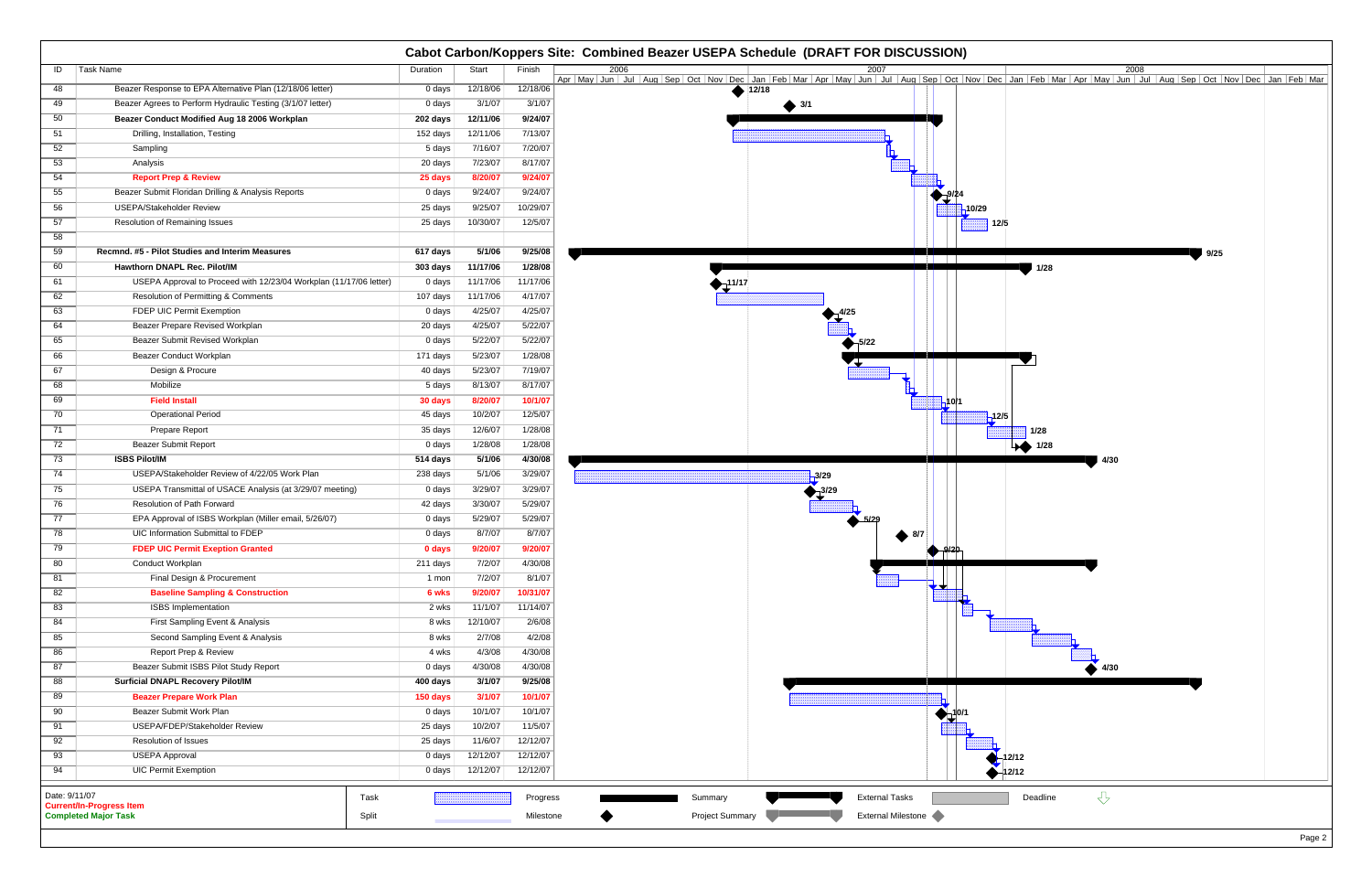|                  | Cabot Carbon/Koppers Site: Combined Beazer USEPA Schedule (DRAFT FOR DISCUSSION) |          |          |                       |                                                                                                                                                                                                                       |  |  |  |
|------------------|----------------------------------------------------------------------------------|----------|----------|-----------------------|-----------------------------------------------------------------------------------------------------------------------------------------------------------------------------------------------------------------------|--|--|--|
| ID               | <b>Task Name</b>                                                                 | Duration | Start    | Finish                | 2006<br>2008<br>2007                                                                                                                                                                                                  |  |  |  |
| 95               | <b>Beazer Conduct Workplan</b>                                                   | 200 days | 12/13/07 | 9/25/08               | Apr   May   Jun   Jul   Aug   Sep   Oct   Nov   Dec   Jan   Feb   Mar   Apr   May   Jun   Jul   Aug   Sep   Oct   Nov   Dec   Jan   Feb   Mar   Apr   May   Jun   Jul   Aug   Sep   Oct   Nov   Dec   Jan   Feb   Mar |  |  |  |
| 96               | <b>Beazer Submit Report</b>                                                      | 0 days   | 9/25/08  | 9/25/08               | 9/25                                                                                                                                                                                                                  |  |  |  |
| 97               |                                                                                  |          |          |                       |                                                                                                                                                                                                                       |  |  |  |
| 98               | Recmnd. #6 - Source Delineation & Potential for Downward Migration               | 273 days | 11/17/06 | 12/12/07              | 12/12                                                                                                                                                                                                                 |  |  |  |
| 99               | Beazer Updated Site Stratigraphy Submittal (11/17/06 letter)                     | 0 days   | 11/17/06 | 11/17/06              | $\blacktriangleright$ 11/17                                                                                                                                                                                           |  |  |  |
| 100              | EPA 4/18/07 Tansmittal of Comments on Recommendation #6                          | 0 days   | 4/18/07  | 4/18/07               | $\blacktriangledown^{4/18}$                                                                                                                                                                                           |  |  |  |
| 101              | <b>Beazer Response to Comments</b>                                               | 116 days | 4/18/07  | 10/1/07               |                                                                                                                                                                                                                       |  |  |  |
| 102              | Beazer Submit Response to Comments                                               | 0 days   | 10/1/07  | 10/1/07               |                                                                                                                                                                                                                       |  |  |  |
| 103              | Resolution of Remaining Issues                                                   | 50 days  | 10/2/07  | 12/12/07              |                                                                                                                                                                                                                       |  |  |  |
| 104              |                                                                                  |          |          |                       |                                                                                                                                                                                                                       |  |  |  |
| 105              | Recmnd. #7 - Arsenic Evaluation                                                  | 320 days | 7/10/06  | 10/4/07               | 10/4                                                                                                                                                                                                                  |  |  |  |
| 106              | <b>Beazer Prepare Arsenic Evaluation</b>                                         | 189 days | 7/10/06  | 3/30/07               | $-3/30$                                                                                                                                                                                                               |  |  |  |
| 107              | Beazer Submit Arsenic Evaluation Report (3/30/07)                                | 0 days   | 3/30/07  | 3/30/07               | $-3/30$                                                                                                                                                                                                               |  |  |  |
| 108              | <b>RECOMMENDATION RESPONSE COMPLETED</b>                                         | 0 days   | 3/30/07  | 3/30/07               | $\rightarrow$ 3/30                                                                                                                                                                                                    |  |  |  |
| 109              | USEPA Agreement & Comment on Report (5/15/07 email)                              | 0 days   | 5/15/07  | 5/15/07               |                                                                                                                                                                                                                       |  |  |  |
| 110              | <b>Beazer Response to Comments</b>                                               | 100 days | 5/15/07  | 10/4/07               |                                                                                                                                                                                                                       |  |  |  |
| 111              | Beazer Submit Response to Comments                                               | 0 days   | 10/4/07  | 10/4/07               | 10/4                                                                                                                                                                                                                  |  |  |  |
| 112              |                                                                                  |          |          |                       |                                                                                                                                                                                                                       |  |  |  |
| 113              | Recmnd. #9 - Surficial Well Redevelopment & Sampling                             | 322 days | 7/10/06  | 10/8/07               | 10/8                                                                                                                                                                                                                  |  |  |  |
| 114              | Beazer Prepare Workplan                                                          | 81 days  | 7/10/06  | 10/30/06              | 10/30                                                                                                                                                                                                                 |  |  |  |
| 115              | Beazer Submit Workplan (10/30/06)                                                | 0 days   | 10/30/06 | 10/30/06              | $-10/30$                                                                                                                                                                                                              |  |  |  |
| 116              | <b>USEPA/Stakeholder Review</b>                                                  | 28 days  | 10/31/06 | 12/7/06               |                                                                                                                                                                                                                       |  |  |  |
| 117              | USEPA Comment Letter (12/7/06)                                                   | 0 days   | 12/7/06  | 12/7/06               | $\frac{12}{7}$                                                                                                                                                                                                        |  |  |  |
| 118              | Beazer Update Workplan                                                           | 85 days  | 12/8/06  | 4/6/07                |                                                                                                                                                                                                                       |  |  |  |
| 119              | Beazer Submit Responses & Revised Workplan (4/6/07)                              | 0 days   | 4/6/07   | 4/6/07                |                                                                                                                                                                                                                       |  |  |  |
| 120              | <b>USEPA/Stakeholder Review</b>                                                  | 36 days  | 4/9/07   | 5/29/07               |                                                                                                                                                                                                                       |  |  |  |
| 121              | USEPA Approval of Surficial Redevelopment/Sampling Workplan                      | 0 days   | 5/29/07  | 5/29/07               |                                                                                                                                                                                                                       |  |  |  |
| 122              | Beazer Conduct Workplan                                                          | 60 days  | 7/16/07  | 10/8/07               |                                                                                                                                                                                                                       |  |  |  |
| 123              | Redevelopment                                                                    | 10 days  | 7/16/07  | 7/27/07               |                                                                                                                                                                                                                       |  |  |  |
| 124              | Sampling                                                                         | 10 days  | 7/30/07  | 8/10/07               |                                                                                                                                                                                                                       |  |  |  |
| 125              | Analysis                                                                         | 15 days  | 8/13/07  | 8/31/07               |                                                                                                                                                                                                                       |  |  |  |
| 126              | <b>Report Prep &amp; Review</b>                                                  | 25 days  | 9/4/07   | 10/8/07               |                                                                                                                                                                                                                       |  |  |  |
| 127<br>128       | Beazer Submit Data Report                                                        | 0 days   | 10/8/07  | 10/8/07               | ⊣10/8                                                                                                                                                                                                                 |  |  |  |
| 129              | Recmnd. #11 - Reevaluate COCs                                                    | 149 days | 7/31/07  | 3/3/08                |                                                                                                                                                                                                                       |  |  |  |
| 130              | Technical Risk Assessment Conference Call                                        | 0 days   | 7/31/07  | 7/31/07               | 3/3                                                                                                                                                                                                                   |  |  |  |
| 131              | Resolve Path Forward for Risk & Cleanup Criteria                                 | 8 wks    | 10/9/07  | 12/5/07               | $\bullet$ 7/31                                                                                                                                                                                                        |  |  |  |
| $\overline{132}$ | USEPA Issue Cleanup Criteria                                                     | 0 days   | 3/3/08   | 3/3/08                | $\bullet$ 3/3                                                                                                                                                                                                         |  |  |  |
| 133              |                                                                                  |          |          |                       |                                                                                                                                                                                                                       |  |  |  |
| 134              | Recmnd. #12 - Surface Soil Delineation                                           | 309 days | 7/10/06  | 9/19/07               | 9/19                                                                                                                                                                                                                  |  |  |  |
| $\overline{135}$ | USEPA Review of 2/8/06 Workplan                                                  | 39 days  | 7/10/06  | 8/31/06               |                                                                                                                                                                                                                       |  |  |  |
| 136              | <b>USEPA Comment Letter</b>                                                      | 0 days   | 8/31/06  | 8/31/06               |                                                                                                                                                                                                                       |  |  |  |
| 137              | Beazer Update of Workplan                                                        | 17 days  | 9/1/06   | 9/25/06               |                                                                                                                                                                                                                       |  |  |  |
| 138              | Beazer Submit Comment Responses and Revised Workplan (9/25/06)                   | 0 days   | 9/25/06  | 9/25/06               | 9/25                                                                                                                                                                                                                  |  |  |  |
| 139              | Beazer Update of Workplan Based on Additional Comments (10/31/06)                | 0 days   | 10/31/06 | 10/31/06              | 10/31                                                                                                                                                                                                                 |  |  |  |
| 140              | Beazer Notification of Intent to Implement Workplan (11/16/06 letter)            | 0 days   | 11/16/06 | 11/16/06              | ↑ 11/16                                                                                                                                                                                                               |  |  |  |
| 141              | Beazer Conduct Work Plan                                                         | 88 days  | 11/28/06 | 3/30/07               |                                                                                                                                                                                                                       |  |  |  |
| Date: 9/11/07    | Task<br><b>Current/In-Progress Item</b><br><b>Completed Major Task</b><br>Split  |          |          | Progress<br>Milestone | $\overline{\mathcal{L}}$<br><b>External Tasks</b><br>Deadline<br>Summary<br>External Milestone<br><b>Project Summary</b><br>Page 3                                                                                    |  |  |  |